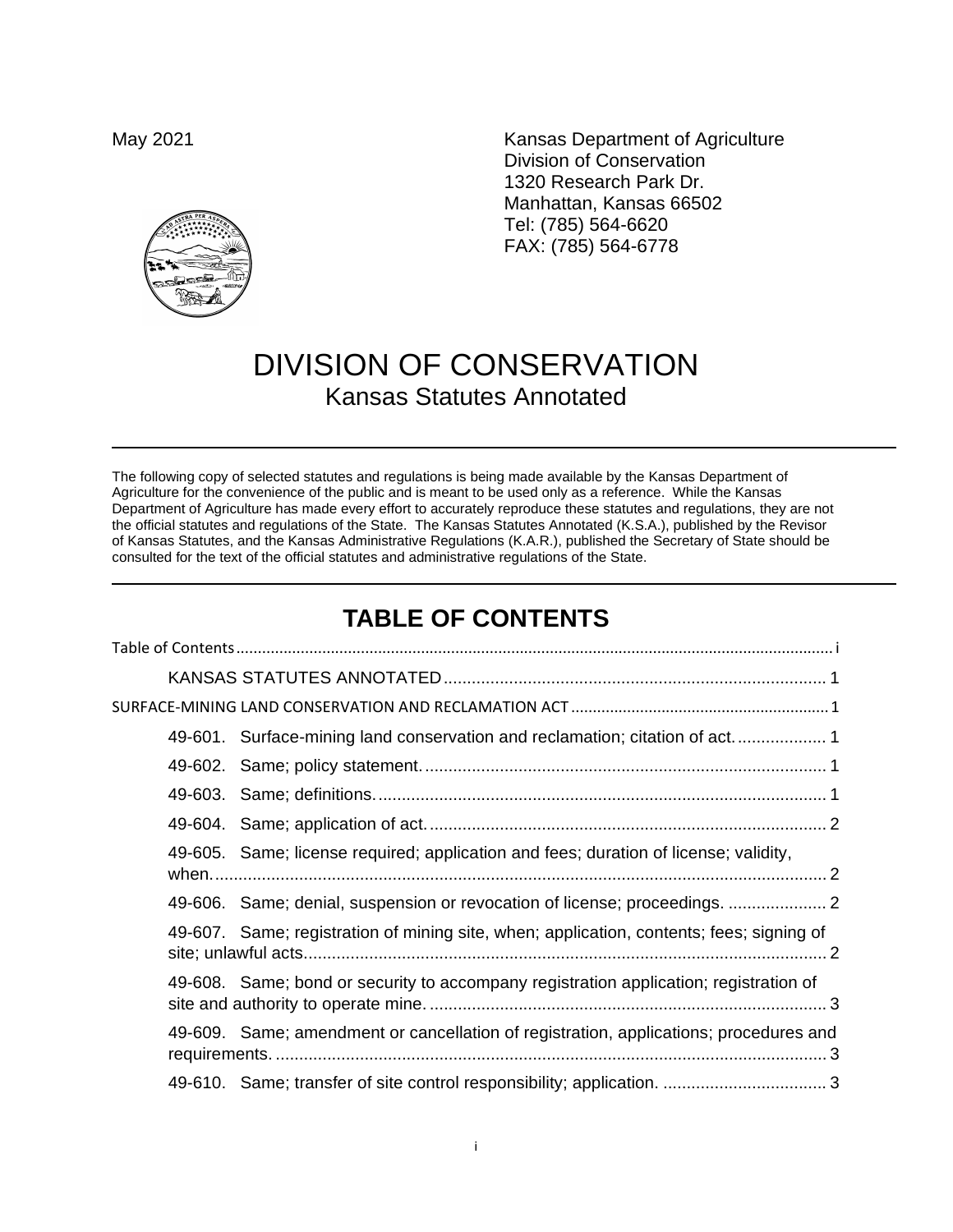|                                                                                                                                                                                                                                                                               | 49-611. Same; conduct and activities required after completion of mining operations;                                                                     |  |
|-------------------------------------------------------------------------------------------------------------------------------------------------------------------------------------------------------------------------------------------------------------------------------|----------------------------------------------------------------------------------------------------------------------------------------------------------|--|
|                                                                                                                                                                                                                                                                               | 49-612. Same; periodic reports, contents; report after completion of mining operation. 4                                                                 |  |
|                                                                                                                                                                                                                                                                               | 49-613. Same; reclamation of affected lands, when; extensions; inspections; approval;                                                                    |  |
|                                                                                                                                                                                                                                                                               | 49-614. Same; extension of time for reclamation of affected lands.  4                                                                                    |  |
|                                                                                                                                                                                                                                                                               | 49-615. Same; bonds or other security; requirements; exceptions 4                                                                                        |  |
|                                                                                                                                                                                                                                                                               |                                                                                                                                                          |  |
|                                                                                                                                                                                                                                                                               | 49-617. Same; cancellation of bonds by surety prohibited; substitute bond required,                                                                      |  |
|                                                                                                                                                                                                                                                                               | 49-618. Same; inspections by director of sites; notice of violations; corrective                                                                         |  |
|                                                                                                                                                                                                                                                                               | 49-619. Same; violation hearings, conduct; bond forfeiture proceedings; duties of                                                                        |  |
|                                                                                                                                                                                                                                                                               | 49-620. Same; bond forfeiture proceedings; satisfaction of operator obligation to<br>reclaim affected lands; use of proceeds to reclaim affected lands 5 |  |
|                                                                                                                                                                                                                                                                               |                                                                                                                                                          |  |
|                                                                                                                                                                                                                                                                               | 49-622. Same; land reclamation fund established; deposits and expenditures 5                                                                             |  |
|                                                                                                                                                                                                                                                                               |                                                                                                                                                          |  |
|                                                                                                                                                                                                                                                                               |                                                                                                                                                          |  |
| 49-625. Natural resource development districts; application for creation, modification or<br>dissolution; procedure; information required, notice to persons seeking to develop or<br>make improvements in district; resolution of city or county approving or disapproving 6 |                                                                                                                                                          |  |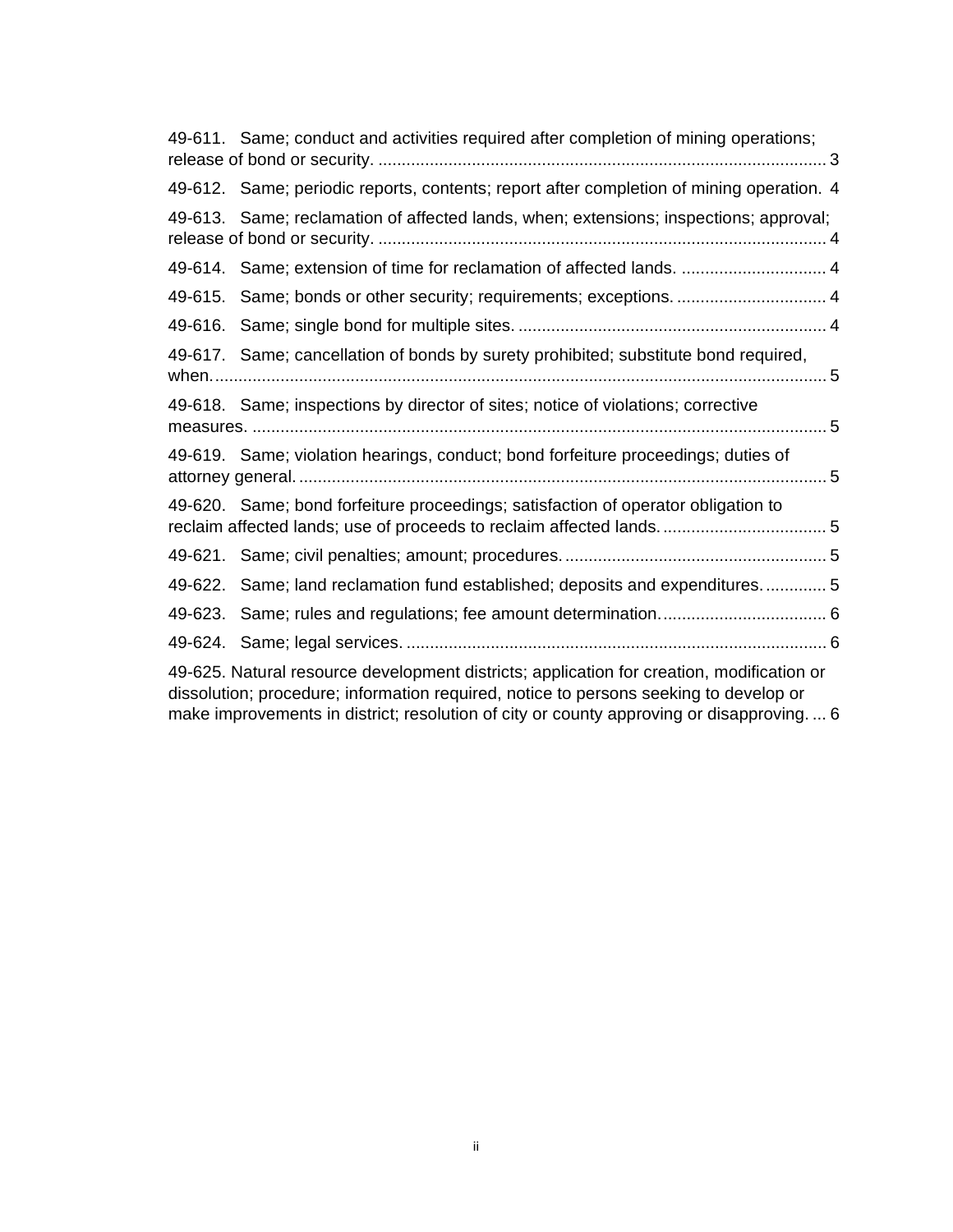### **KANSAS STATUTES ANNOTATED**

### **SURFACE-MINING LAND CONSERVATION AND RECLAMATION ACT**

<span id="page-2-2"></span><span id="page-2-1"></span><span id="page-2-0"></span>**49-601. Surface-mining land conservation and reclamation; citation of act.** This act shall be known and may be cited as the surface-mining land conservation and reclamation act.

**History:** L. 1994, ch. 197, § 1; July 1.

<span id="page-2-3"></span>**49-602. Same; policy statement.** It is the policy of this state to provide for the reclamation and conservation of land affected by surface mining and thereby to preserve natural resources, protect and perpetuate the taxable value of property, and protect and promote the health, safety and general welfare of the citizens of this state. **History:** L. 1994, ch. 197, § 2; July 1.

### <span id="page-2-4"></span>**49-603. Same; definitions.** As used in this act:

(a) "Director" means the executive director of the division or a designee.

(b) "Affected land" means the area of land from which overburden has been removed or upon which overburden has been deposited, or both, but shall not include crushing areas, stockpile areas or roads.

(c) "Commission" means the conservation program policy board created in K.S.A. 2-1904, and amendments thereto, including the state conservation commission continued in existence by K.S.A. 74-5,128, and amendments thereto.

(d) "Mine" means any underground or surface mine developed and operated for the purpose of extracting rocks, minerals and industrial materials, other than coal, oil and gas. Mine does not include borrow areas created for construction purposes.

(e) "Operator" means any person who engages in surface mining or operation of an underground mine or mines.

(f) "Overburden" means all of the earth and other materials that lie above the natural deposits of material being mined or to be mined.

(g) "Peak" means a projecting point of overburden removed from its natural position and deposited elsewhere in the process of surface mining.

(h) "Pit" means a tract of land from which overburden has been or is being removed for the purpose of surface mining.

(i) "Ridge" means a lengthened elevation of overburden removed from its natural position and deposited elsewhere in the process of surface mining.

(j) (1) "Surface mining" means the mining of material, except for coal, oil and gas, for sale or for processing or for consumption in the regular operation of a business by removing the overburden lying above natural deposits and mining directly from the natural deposits exposed, or by mining directly from deposits lying exposed in their natural state, or the surface effects of underground mining. Surface mining shall include dredge operations lying outside the high banks of streams and rivers.

(2) Removal of overburden and mining of limited amounts of any materials shall not be considered surface mining when done only for the purpose and to the extent necessary to determine the location, quantity or quality of the natural deposit, if the materials removed during exploratory excavation or mining are not sold, processed for sale or consumed in the regular operation of a business.

(k) "Topsoil" means the natural medium located at the land surface with favorable characteristics for growth of vegetation, which is normally the A or B, or both, soil horizon layers of the four soil horizons.

(l) "Active site" means a site where surface mining is being conducted.

(m) "Inactive site" means a site where surface mining is not being conducted but where overburden has been disturbed in the past for the purpose of conducting surface mining and an operator anticipates conducting further surface mining operations in the future.

(n) "Materials" means natural deposits of gypsum, clay, stone, sandstone, sand, shale, silt, gravel, volcanic ash or any other minerals of commercial value found on or in the earth with the exception of coal, oil and gas and those located within cut and fill portions of road rights-of-way.

(o) "Reclamation" means the reconditioning of the area of land affected by surface mining to a usable condition for agricultural, recreational or other use.

(p) "Stockpile" means the finished products of the mining of gypsum, clay, shale, stone, sandstone, sand, silt, gravel, volcanic ash or other minerals and removal from its natural position and deposited elsewhere for future use in the normal operation as a business.

(q) "Underground mining" means the extraction of rocks, minerals and industrial materials, other than coal, oil and gas, from the earth by developing entries or shafts from the surface to the seam or deposit before recovering the product by underground extraction methods.

(r) "Person" means any individual, firm, partnership, corporation, government or other entity.

(s) "Division" means the division of conservation established within the Kansas department of agriculture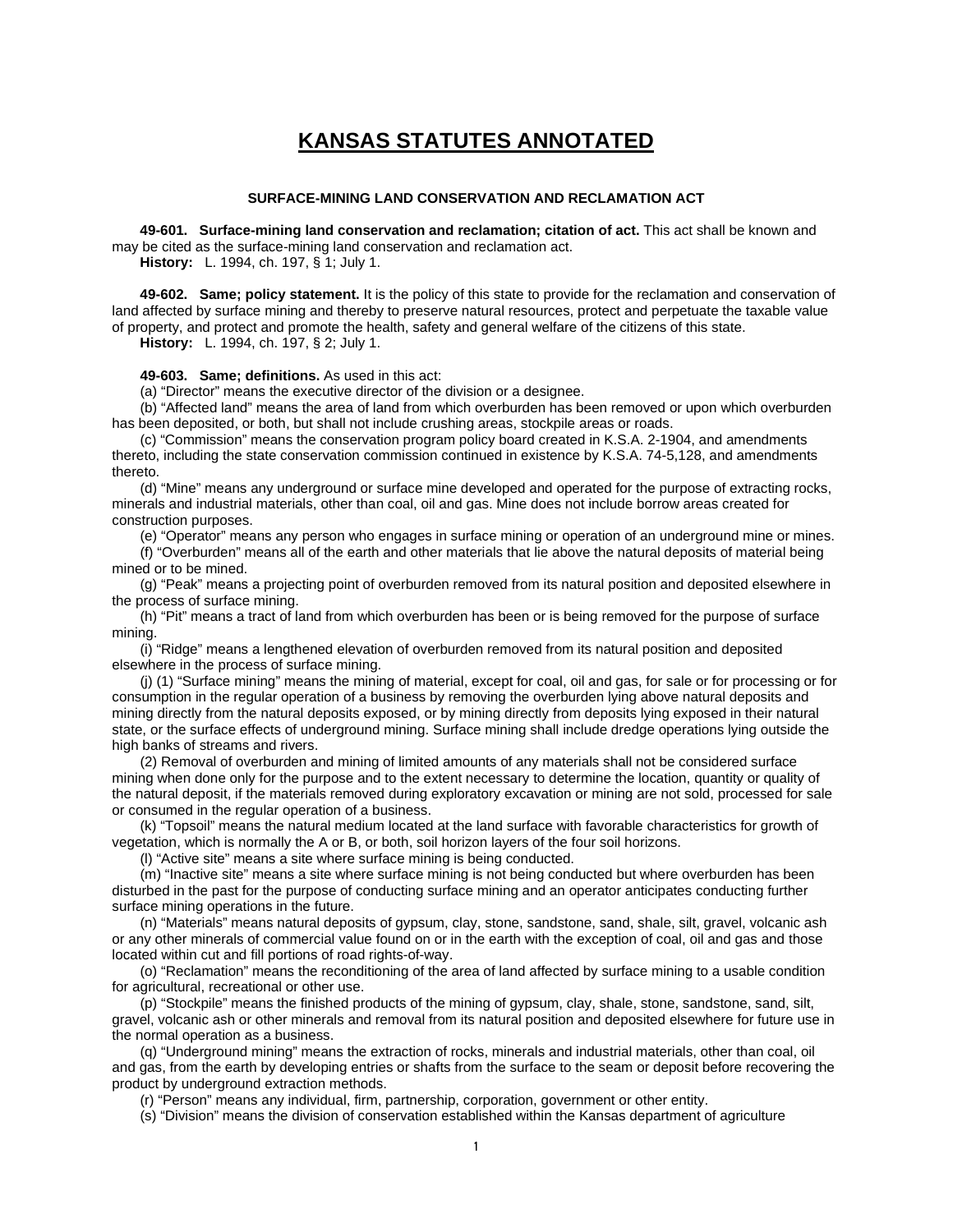in K.S.A. 74-5,126, and amendments thereto.

(t) "Secretary" means the Kansas secretary of agriculture.

**History:** L. 1994, ch. 197, § 3; L. 2012, ch. 140, § 132; July 1; as amended by 2021 SB 38, sec. 15; effective May 6, 2021.

**49-604. Same; application of act.** K.S.A. 49-602 through 49-624 shall not apply to:

<span id="page-3-0"></span>(a) Affected land mined prior to the effective date of this act and shall apply only to those areas of land affected after the effective date of this act;

(b) in any way affect or control the stockpiling, method of stockpiling or mining from stockpiles of gypsum, clay, shale, stone, sandstone, sand, silt, gravel, volcanic ash or other minerals which are consumed in the regular operation of the business;

(c) operations which involve the removal of sand and gravel from within streams and are subject to the provisions of K.S.A. 82a-301 through 82a-305a, and amendments thereto; or

(d) operations of an operator whose affected lands do not exceed an aggregate of 2 acres. **History:** L. 1994, ch. 197, § 4; July 1.

<span id="page-3-1"></span>**49-605. Same; license required; application and fees; duration of license; validity, when.** (a) No person shall engage in surface mining or operation of an underground mine or mines, as defined by this act*,* without first obtaining a license from the director.

(b) Licenses shall be issued upon application submitted on a form provided by the director and shall be accompanied by a fee of \$300. Each applicant shall be required to furnish on the form information necessary to identify the applicant. Licenses shall expire one year from the date of issuance and shall be renewed by the director upon application submitted within 30 days prior to the expiration date and accompanied by the renewal fee established by the director under K.S.A. 49-623*,* and amendments thereto.

(c) A license to mine is only valid when approved by the director and acknowledged by a certificate that has been signed by the director and lists the operator and the assigned license number.

**History:** L. 1994, ch. 197, § 5; July 1; as amended by 2021 SB 38, sec. 16; effective May 6, 2021.

<span id="page-3-2"></span>**49-606. Same; denial, suspension or revocation of license; proceedings.** (a) The secretary, at the request of the director, may deny issuance or renewal of a license for repeated or willful violation of the provisions of this act or for failure to comply with any provision of a reclamation plan.

(b) The secretary, at the request of the director, may suspend or revoke a license for repeated or willful violation of any of the provisions of this act or for failure to comply with any provision of a reclamation plan. Proceedings for the suspension or revocation of a license pursuant to this section shall be conducted in accordance with the Kansas administrative procedure act by the secretary or a presiding officer from the office of administrative hearings.

**History:** L. 1994, ch. 197, § 6; L. 2004, ch. 145, § 16; July 1, 2008; as amended by 2021 SB 38, sec. 17; effective May 6, 2021.

<span id="page-3-3"></span>**49-607. Same; registration of mining site, when; application, contents; fees; signing of site; unlawful acts.** (a) At least 30 calendar days before commencement of mining or removal of overburden at a surface mining site not previously registered, an operator engaged in surface mining in this state shall register the site with the director. Application for registration shall be made upon a form provided by the director. All site registrations shall expire one year from the date of issuance. Application for renewal of registration shall be on a form provided by the director. The application shall include:

(1) A description of the tract or tracts of land where the site is located and the estimated number of acres at the site to be affected by surface mining;

(2) if the application is for original registration, a reclamation plan detailing the postmining land use, how the final reclamation will be achieved and illustrating the proposed final topography;

(3) if the application is for renewal and changes have been made in the reclamation plan last filed, an updated reclamation plan;

(4) if the application is for renewal and no changes have been made in the reclamation plan last filed, a statement of that fact;

(5) the description shall include the section, township, range and county in which the land is located and shall otherwise describe the land with sufficient certainty to determine the location and to distinguish the land to be registered from other lands:

(6) a statement explaining the authority of the applicant's legal right to operate a mine on the land; and

(7) proof of compliance with all applicable zoning codes or rules and regulations and all applicable local, state and federal permits, except those contingent upon registration under the provisions of this act.

(b) The application shall be accompanied by the application fee and the registration or renewal fee established by the director under K.S.A. 49-623.

(c) A mine site registered pursuant to this section or K.S.A. 49-616 shall have, at the primary entrance to the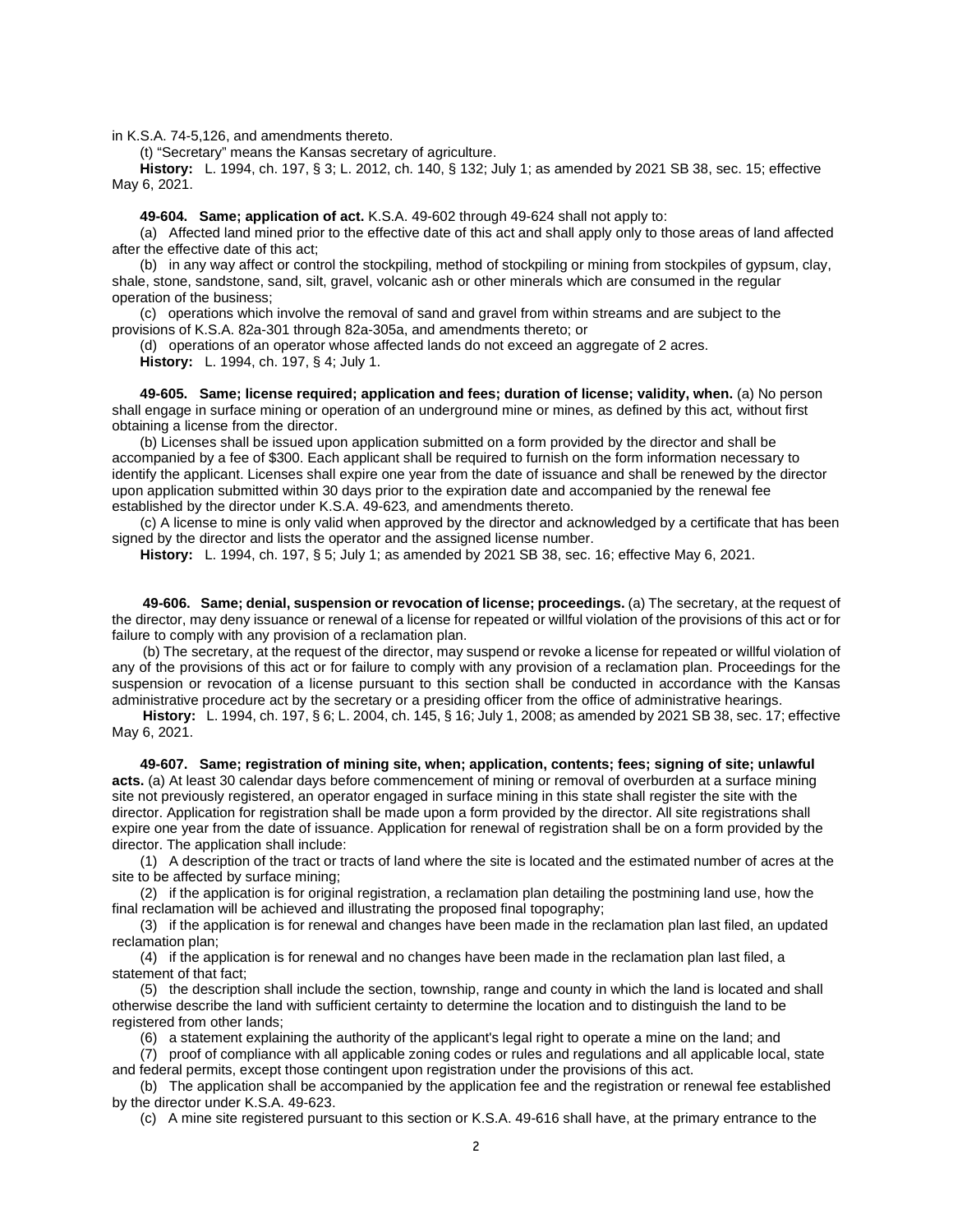mine site, a clearly visible sign which sets forth the name, business address and phone number of the operator. Failure to post and maintain a sign as required by this subsection, within 30 days after notice from the director, invalidates the registration.

(d) A person who falsifies information required to be submitted under this section shall be guilty of a class A nonperson misdemeanor.

**History:** L. 1994, ch. 197, § 7; July 1.

<span id="page-4-0"></span>**49-608. Same; bond or security to accompany registration application; registration of site and authority to operate mine.** The application for registration shall be accompanied by a bond or security conforming to the requirements of K.S.A. 49-615 and 49-616. After ascertaining that the applicant is licensed under K.S.A. 49-605 and is not in violation of this act with respect to any site previously registered with the director, the director shall register the mine site and shall issue the applicant written authorization to operate a mine.

**History:** L. 1994, ch. 197, § 8; July 1.

<span id="page-4-1"></span>**49-609. Same; amendment or cancellation of registration, applications; procedures and requirements.** (a) An operator may at any time apply for amendment or cancellation of registration of any site. The application for amendment or cancellation of registration shall be submitted by the operator on a form provided by the director and shall identify as required under K.S.A. 49-607 the tract or tracts of land to be added to or removed from registration.

(b) If the application is for an increase in the area of a registered site, the application shall be processed in the same manner as an application for original registration.

(c) If the application is to cancel registration of any or all of the unmined part of a site, the director, after ascertaining that no overburden has been disturbed or deposited on the land, shall order release of the bond or the security posted on the land being removed from registration and cancel or amend the operator's written authorization to conduct surface mining on the site.

(d) Land where overburden has been disturbed or deposited shall substantially meet the criteria established by the reclamation plan submitted with the registration application before the land shall be removed from registration or released from bond or security under this section.

**History:** L. 1994, ch. 197, § 9; July 1.

<span id="page-4-2"></span>**49-610. Same; transfer of site control responsibility; application.** (a) If control of an active site or the right to conduct any future mining at an inactive site is acquired by an operator other than the operator holding authorization to conduct surface mining on the site, the new operator, within 15 days, shall apply for registration of the site in the new operator's name. The application shall be made and processed as provided under K.S.A. 49-607 and 49-608. The former operator's bond or security shall not be released until the new operator's bond or security has been accepted by the director.

(b) The director may establish procedures for transferring the responsibility for reclamation of a mine site to a state agency or political subdivision which intends to use the site for other purposes. The director, with agreement from the receiving agency or subdivision to complete adequate reclamation, may approve the transfer of responsibility, release the bond or security, and terminate or amend the operator's authorization to conduct surface mining on the site.

**History:** L. 1994, ch. 197, § 10; July 1.

<span id="page-4-3"></span>**49-611. Same; conduct and activities required after completion of mining operations; release of bond or security.** (a) An operator authorized under this act to operate a mine, after completion of mining operations and within the time specified in K.S.A. 49-613, and amendments thereto, shall:

(1) Grade affected lands except for impoundments and pit floors to slopes no steeper than one foot vertical rise for each three feet of horizontal distance. Where the original topography of the affected land was steeper than one foot of vertical rise for each three feet of horizontal distance, the affected lands may be graded to blend with the surrounding terrain. The grading of high banks of sand pits and highwalls may be modified or exempted by the director.

(2) Provide for the vegetation of the affected lands, except for impoundments, pit floors, and highwalls, as approved by the director before the release of the bond as provided in K.S.A. 49-616, and amendments thereto.

(b) Notwithstanding subsection (a), overburden piles where disposition has not occurred or will not occur for a period of 12 months shall be stabilized.

(c) Topsoil that is a part of overburden shall not be buried or destroyed in the process of mining.

(d) The director, with concurrence of the secretary, may grant a variance from the requirements of subsections (a) and (b).

(e) A bond or security posted under this act to assure reclamation of affected lands shall not be released until all reclamation work required by this section has been performed in accordance with the provisions of this act, except when a replacement bond or security is posted by a new operator or responsibility is transferred under K.S.A. 49-610, and amendments thereto.

**History:** L. 1994, ch. 197, § 11; July 1; as amended by 2021 SB 38, sec. 18; effective May 6, 2021.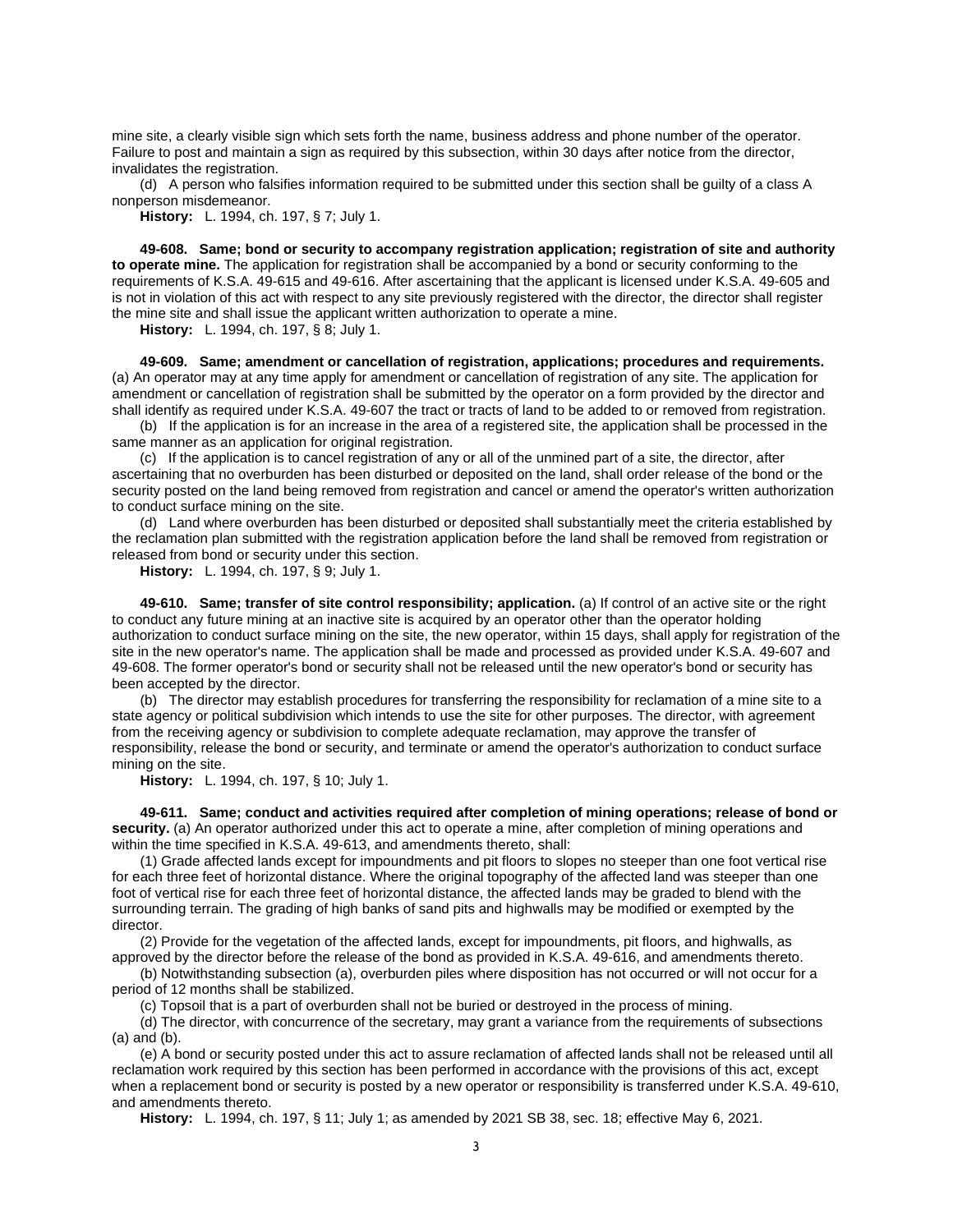<span id="page-5-0"></span>**49-612. Same; periodic reports, contents; report after completion of mining operation.** (a) An operator shall file with the director a periodic report for each site under registration. The report shall make reference to the most recent registration of the mine site and shall show:

(1) The location and extent of all surface land area on the mine site affected by mining during the period covered by the report.

(2) The extent to which removal of mineral products from all or any part of the affected land has been completed.

(b) A report shall also be filed within 90 days after completion of all surface mining operations at the site regardless of the date of the last preceding report. Forms for the filing of periodic reports required by this section shall be provided by the director.

**History:** L. 1994, ch. 197, § 12; July 1.

<span id="page-5-1"></span>**49-613. Same; reclamation of affected lands, when; extensions; inspections; approval; release of bond or security.** (a) An operator shall reclaim affected lands within a period not to exceed three years after the filing of the report required under K.S.A. 49-612(b), and amendments thereto, indicating the mining of any part of a site has been completed.

(b) For certain postmining land uses, such as a sanitary land fill, the director, with the approval of the secretary, may allow an extended reclamation period.

(c) An operator, upon completion of any reclamation work required by K.S.A. 49-611, and amendments thereto, shall apply to the director in writing for approval of the work. The director, within a reasonable, shall inspect the completed reclamation work. Upon determination by the director that the operator has satisfactorily completed all required reclamation work on the land included in the application, the commission *director* shall release the bond or security on the reclaimed land, shall remove the land from registration, and shall terminate or amend*,* as necessary*,* the operator's authorization to conduct surface mining on the site.

(d) Periodic inspections may be conducted by the director or the director's designee, to ensure that the operator is following the reclamation plan.

**History:** L. 1994, ch. 197, § 13; July 1; as amended by 2021 SB 38, sec. 19; effective May 6, 2021.

<span id="page-5-2"></span>**49-614. Same; extension of time for reclamation of affected lands.** The time for completion of reclamation work may be extended upon presentation by the operator of evidence satisfactory to the director that reclamation of affected land cannot be completed within the time specified by K.S.A. 49-613 without unreasonably impeding removal of material products from other parts of an active site or future removal of material products from an inactive site.

**History:** L. 1994, ch. 197, § 14; July 1.

<span id="page-5-3"></span>**49-615. Same; bonds or other security; requirements; exceptions.** (a) A bond filed with the director by an operator pursuant to this act shall be in a form prescribed by the director, payable to the state of Kansas, and conditioned upon faithful performance by the operator of all requirements of this act and all rules and regulations adopted by the director pursuant to this act. The bond shall be signed by the operator as principal and by a corporate surety licensed to do business in Kansas as surety. In lieu of a bond, the operator may deposit cash, certificates of deposit or government securities with the director on the same conditions as prescribed by this section for filing of bonds.

(b) The amount of the bond or other security required to be filed with each application for registration of a surface mining site, or to increase the area of affected land previously registered as required under K.S.A. 49-609, shall be a minimum of \$250 per acre and shall not exceed a maximum of \$1,500 per acre.

(c) Any political subdivision of the state of Kansas which engages or intends to engage in surface mining shall meet all requirements of this act except the subdivision shall not be required to post bond or security on registered land.

(d) The director may waive or reduce the amount of the bond or security required under this act to the extent that the director determines that the operator has sufficient bond or security on file with the city or county where the site or affected land is located.

**History:** L. 1994, ch. 197, § 15; July 1.

<span id="page-5-4"></span>**49-616. Same; single bond for multiple sites.** Any operator who registers with the director two or more surface mining sites may elect, at the time the second or any subsequent site is registered, to post a single bond in lieu of separate bonds on each site. The amount of a single bond on two or more surface mining sites may be increased or decreased from time to time in accordance with K.S.A. 49-609, 49-613 and 49-615. When an operator elects to post a single bond in lieu of separate bonds previously posted on individual sites, the separate bonds shall not be released until the new bond has been accepted by the director.

**History:** L. 1994, ch. 197, § 16; July 1.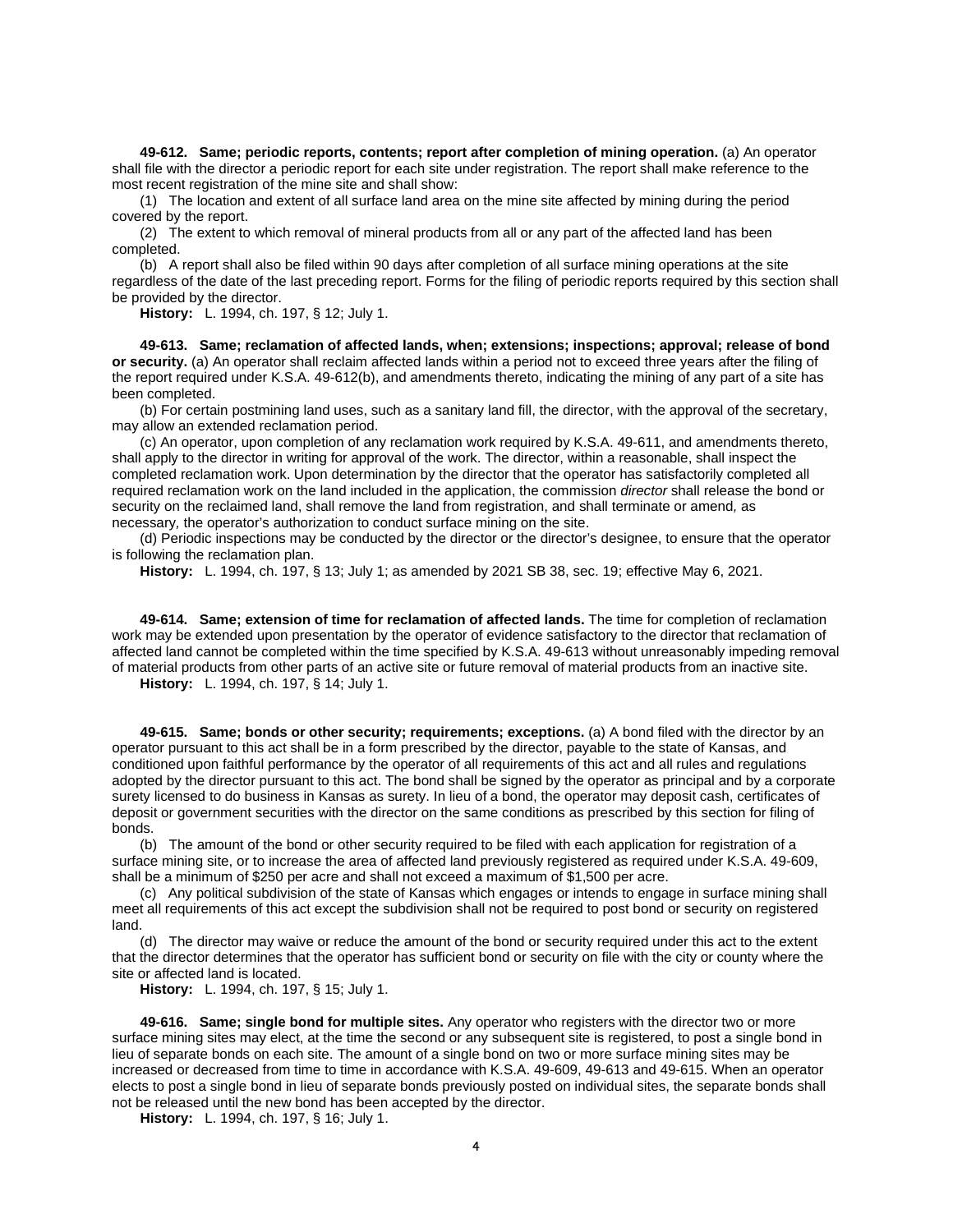<span id="page-6-0"></span>**49-617. Same; cancellation of bonds by surety prohibited; substitute bond required, when.** No bond filed with the director by an operator pursuant to this act may be canceled by the surety without at least 90 days' notice to the director. If the license to do business in Kansas of any surety of a bond filed with the director is suspended or revoked, the operator, within 90 days after receiving notice thereof from the director, shall substitute for the surety a corporate surety licensed to do business in Kansas. Upon failure of the operator to make substitution of surety as herein provided, the director shall have the right to suspend the operator's authorization to conduct surface mining on the site or sites covered by the bond until substitution has been made. The Kansas commissioner of insurance shall notify the director whenever the license of any surety to do business in Kansas is suspended or revoked.

**History:** L. 1994, ch. 197, § 17; July 1.

<span id="page-6-1"></span>**49-618. Same; inspections by director of sites; notice of violations; corrective measures.** (a) The director or the director's designee, when accompanied by the operator or operator's designee during regular business hours, may inspect any lands on which any operator is authorized to operate a mine for the purpose of determining whether the operator is or has been complying with the provisions of this act.

*(b)* The director shall give written notice to any operator who violates any of the provisions of this act or any rules and regulations adopted by the director pursuant to this act.

*(c)* If corrective measures approved by the director are not commenced within 90 days, the secretary shall, at the request of the director, issue a written order stating the nature of the violation, the penalty to be imposed and the right of the person to appeal to the secretary pursuant to K.S.A. 49-621, and amendments thereto.

**History:** L. 1994, ch. 197, § 18; July 1; as amended by 2021 SB 38, sec. 20; effective May 6, 2021.

<span id="page-6-2"></span>**49-619. Same; violation hearings, conduct; bond forfeiture proceedings; duties of attorney general.** Upon receipt of the referral, the commission shall schedule a hearing on the violation by the operator within 30 days after the date of receipt. The commission, upon written request, shall afford the operator the right to appear before the commission at the hearing. The operator shall have the right to counsel, and may produce witnesses and present statements, documents and other information with respect to the alleged violation. If the commission determines that the operator is in violation of this act or of any rule and regulation adopted by the director pursuant to this act, the commission shall request the attorney general to institute bond forfeiture proceedings.

**History:** L. 1994, ch. 197, § 19; July 1.

<span id="page-6-3"></span>**49-620. Same; bond forfeiture proceedings; satisfaction of operator obligation to reclaim affected lands; use of proceeds to reclaim affected lands.** Once an order issued pursuant to this act becomes a final order, the secretary, upon request of the director, shall institute proceedings for forfeiture of the bond posted by an operator to guarantee reclamation of a site where the operator is in violation of any of the provisions of this act or any rule and regulation adopted by the director pursuant to this act. Forfeiture of the operator's bond shall fully satisfy all obligations of the operator to reclaim affected land covered by the bond. The director shall have the power to reclaim, as required by K.S.A. 49-611, and amendments thereto, any surface mined land with respect to which a bond has been forfeited, using the proceeds of the forfeiture to pay for the necessary reclamation work.

**History:** L. 1994, ch. 197, § 20; July 1; as amended by 2021 SB 38, sec. 21; effective May 6, 2021.

<span id="page-6-4"></span>**49-621. Same; civil penalties; amount; procedures.** (a) The secretary, upon finding that the operator has failed to comply with any provision of this act, any provision of a reclamation plan or any condition of a license or site registration with which the operator is required to comply pursuant to this act, may impose upon the operator a civil penalty not exceeding \$1,000 for each day of noncompliance.

(b) All civil penalties assessed pursuant to this section shall be due and payable within 35 days after written notice of the imposition of a civil penalty has been served upon whom the penalty is being imposed, unless a longer period of time is granted by the secretary or unless the operator appeals the assessment as provided in this section.

(c) No civil penalty shall be imposed under this section except upon the written order of the secretary or the secretary's designee to the operator upon whom the penalty is to be imposed, stating the nature of the violation, the penalty imposed and the right of the operator upon whom the penalty is imposed to appeal to the director for a hearing on the matter. An operator upon whom a civil penalty has been imposed may appeal, within 15 days after service of the order imposing the civil penalty, to the secretary. If appealed, a hearing shall be conducted in accordance with the provisions of the Kansas administrative procedure act. The decision of the secretary shall be final unless review is sought under subsection (d).

(d) Any action of the secretary pursuant to this section is subject to review in accordance with the Kansas judicial review act.

**History:** L. 1994, ch. 197, § 21; L. 2010, ch. 17, § 96; July 1; as amended by 2021 SB 38, sec. 22; effective May 6, 2021.

<span id="page-6-5"></span>**49-622. Same; land reclamation fund established; deposits and expenditures.** (a) There is hereby created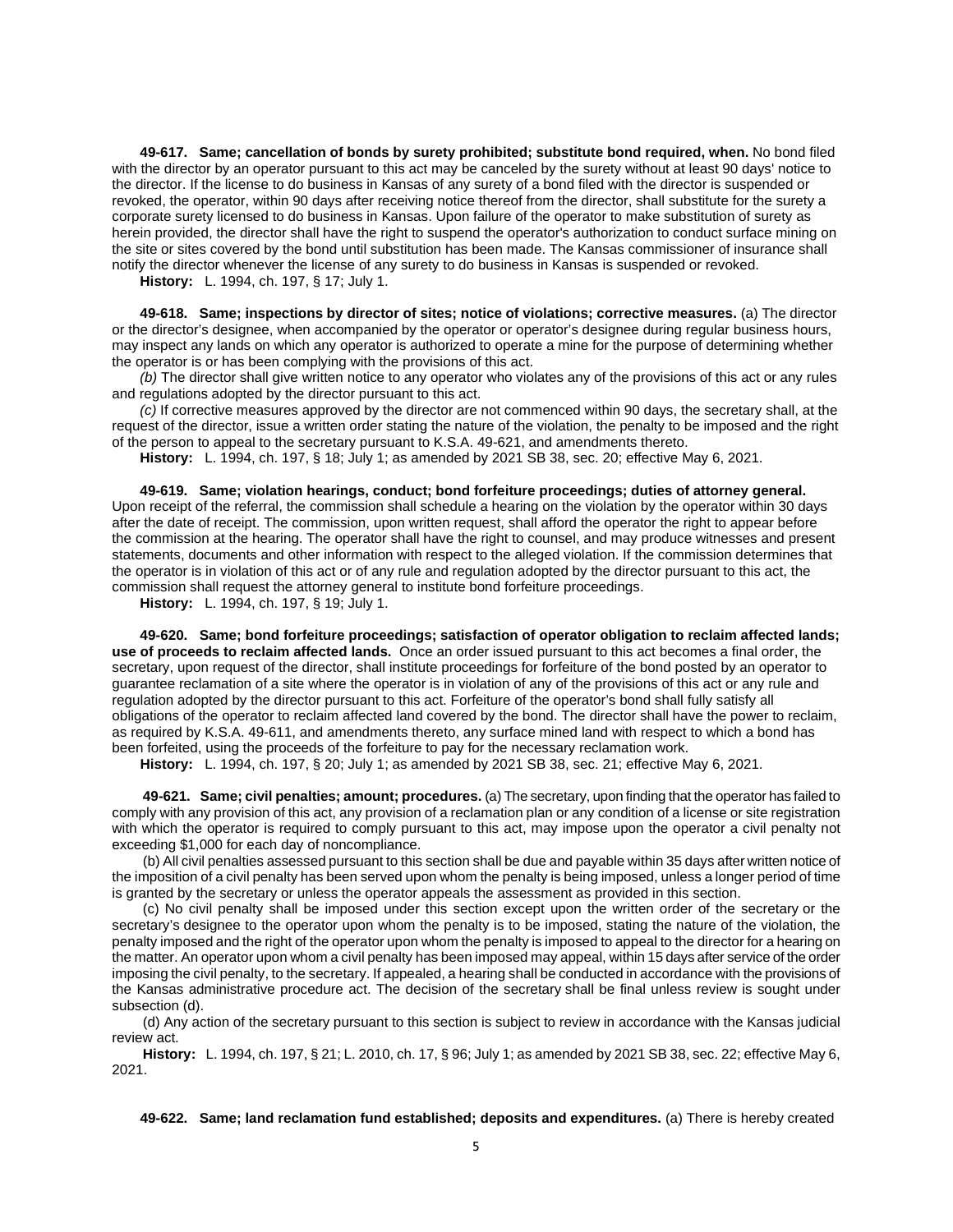within the state treasury the land reclamation fund.

(b) The director shall remit all moneys collected from fees and civil penalties imposed pursuant to this act to the state treasurer in accordance with the provisions of K.S.A. 75-4215, and amendments thereto. Upon receipt of each such remittance, the state treasurer shall deposit the entire amount in the state treasury to the credit of the land reclamation fund.

(c) All costs of administering the provisions of this act shall be paid from moneys credited or transferred to the land reclamation fund pursuant to this section. Expenditures from the fund shall be made in accordance with appropriation acts upon warrants of the director of accounts and reports issued pursuant to vouchers approved by the director.

(d) On or before the 10th of each month, the director of accounts and reports shall transfer from the state general fund to the land reclamation fund interest earnings based on:

(1) The average daily balance of moneys in the land reclamation fund for the preceding month; and

(2) the net earnings rate of the pooled money investment portfolio for the preceding month. **History:** L. 1994, ch. 197, § 22; L. 1996, ch. 253, § 8; L. 2001, ch. 5, § 187; July 1.

<span id="page-7-0"></span>**49-623. Same; rules and regulations; fee amount determination.** (a) The secretary, with the approval of the commission, shall adopt such rules and regulations as necessary to administer and enforce the provisions of this act.

(b) The director shall determine annually the amount necessary to carry out and enforce the provisions of this act for the next ensuing fiscal year and shall recommend to the secretary such license renewal, registration application, registration and registration renewal fees as the director determines necessary for that purpose. The director shall adopt such fees by rules and regulations.

(c) Before the director submits any such proposed rules and regulations to the director of the budget, the secretary of administration and the attorney general in accordance with the rules and regulations filing act, K.S.A. 77- 415 et seq., and amendments thereto:

(1) The director shall submit such rules and regulations to the commission; and

(2) the commission shall review and make recommendations to the director and the secretary regarding such proposed rules and regulations.

(d) Fees for license renewal, registration and registration renewal shall be based on an operator's acres of affected land or the tonnage of materials extracted by the operator during the preceding license year, or a combination thereof.

(e) Political subdivisions of the state shall be exempt from all fees imposed under this act.

**History:** L. 1994, ch. 197, § 23; July 1; as amended by 2021 SB 38, sec. 23; effective May 6, 2021.

<span id="page-7-1"></span>**49-624. Same; legal services.** The commission may request from the attorney general such legal services as necessary to enforce and administer this act. The commission may employ such other attorneys as necessary for such purpose, but all expenses of employing such attorneys shall be paid from the land reclamation fund.

**History:** L. 1994, ch. 197, § 24; July 1.

<span id="page-7-2"></span>**49-625. Natural resource development districts; application for creation, modification or dissolution; procedure; information required, notice to persons seeking to develop or make improvements in district; resolution of city or county approving or disapproving.** (a) As used in this section:

(1) "District" means a natural resource development district created pursuant to this section.

(2) "Governing body" means the governing body of a city in the case of cities or the board of county commissioners in the case of counties.

(3) "Person" means any individual, sole proprietorship, partnership, joint venture, association, trust, estate, business trust, corporation, limited liability company, not-for-profit corporation, federal, state or local governmental or quasi-governmental unit or agency, instrumentality or political subdivision thereof or any similar entity or organization.

(4) "Property" means real property.

(b) The governing body of a city or county may create, enlarge, reduce or dissolve natural resource development districts in the manner provided by this section.

(c) Any person who owns, leases or otherwise possesses any property for the purpose of developing or with the intent of developing natural resources thereon may submit an application for the creation, enlargement, reduction or dissolution of a natural resource development district to the governing body of the city in the case of property located within the corporate limits of a city or to the board of county commissioners in the case of property located outside the corporate limits of a city. Such application shall be on a form provided by the governing body. The application shall be accompanied by any information deemed necessary by the governing body. The application also shall include a description of the impact of the applicant's operations within the district and the district's proposed limits. The governing body may revise the description of the impact. Such information shall be available to any person seeking to develop or make improvements to property located within the natural resource development district. Such information shall constitute constructive notice of the activities and shall serve as an affirmative defense to any claim arising from the noticed activity.

(d) The governing body shall adopt regulations which are necessary to implement the provisions of this section.